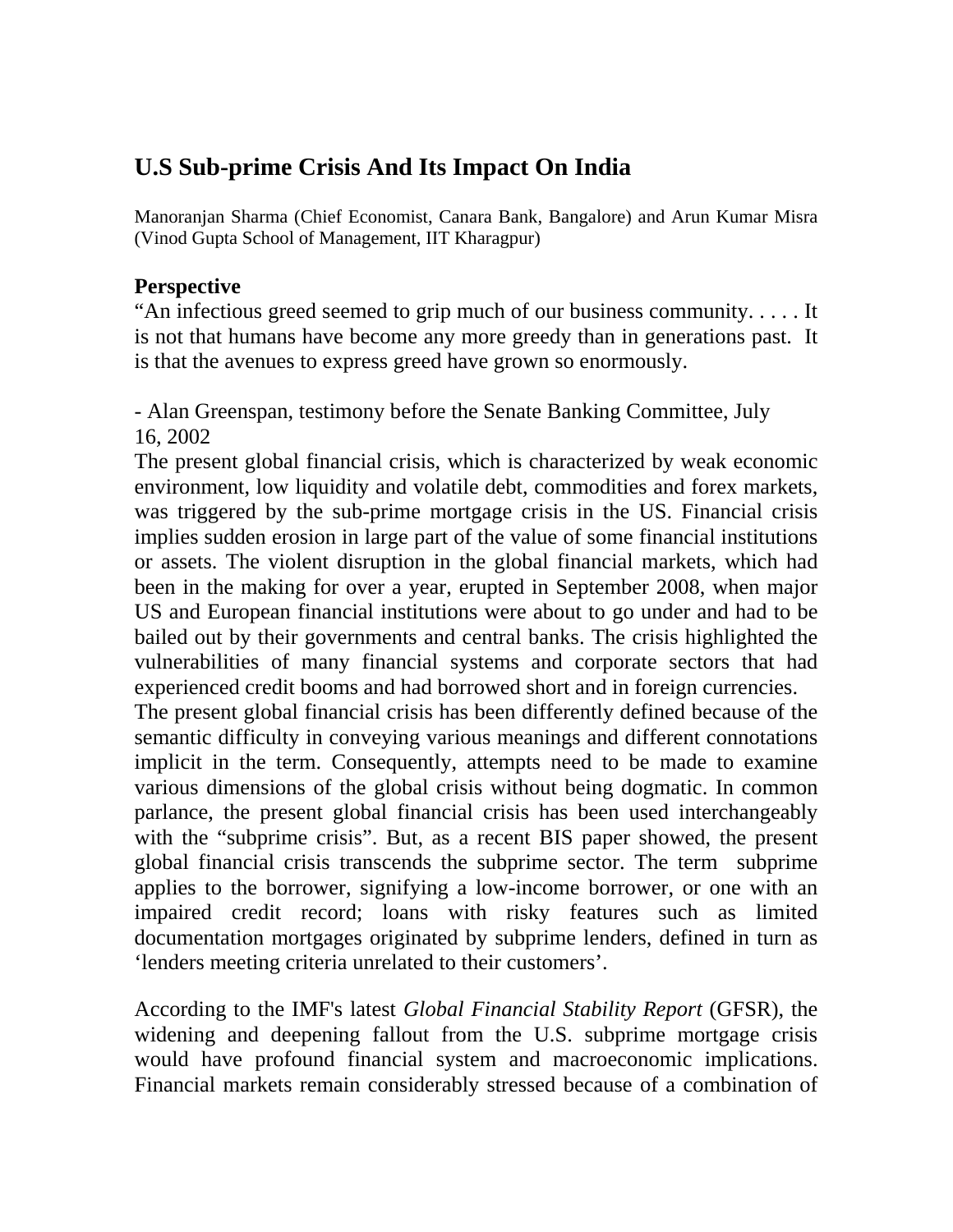weakening balance sheets of financial institutions, continued process of deleveraging, free fall in asset prices and difficult macroeconomic environment in the wake of debilitating global growth. Jaime Caruana, Head of the IMF's Monetary and Capital Markets Department maintains "the recent Fed actions in solving the Bear Stearns case and also in providing liquidity to a broader range of counterparties have reduced the probability of a tail event, although there are still funding pressures that continue".

The International Monetary Fund's twice-yearly *Global Financial Stability Report* warned that many of the lax lending practices of the past few years will have to change and economic growth will be crimped by the current correction. This observation seems to acquire a sharp poignancy in the wake of the collapse of the world capitalist system—widely acknowledged to be portending a catastrophe of dimensions not seen since the Great Depression of the 1930s and leading to another Great Depression. The stunning series of events include the collapse of the big five financial giants on Wall Street — Fannie Mae, Freddie Mac, AIG, Lehman Brothers and Merrill Lynch — with revenues totalling nearly \$322 billion in 2007, followed by two of the largest banks — Washington Mutual (WaMu) and Wachovia. In sharp contrast to the case of Bear Stearns and AIG, Lehman Brothers was allowed to go bankrupt. Lehman was not treated on par with Bear Stearns and AIG for the simple reason that AIG's failure posed a much bigger risk to the entire financial system than the Lehman Brothers. Had AIG failed, \$307 billion of its derivatives written to banks out of \$441 billion worth of Credit Default Swaps (CDS) in its portfolio would have brought to the fore the problem of recapitalisation of the banks primarily in Europe but also to some extent in the US.

The ease with which the world's most powerful institutions were brought to the precipice is symptomatic of a larger malaise: the devastating crisis of confidence. Increasing complexity, loss of control and lack of regulation are clearly reflected in the meltdown of the rich world's financial system, plummeting stock markets, stoppage by banks of lending to one another, closure of money markets and credit markets with skyrocketing interest-rates, fear of a generalised run on the banking system and the shadow banking system - broker-dealers, non-bank mortgage lenders, structured investment vehicles and conduits, hedge funds, money market funds, and private equity firms – being particularly vulnerable on their short-term liabilities. The collapse is devastating ever wider layers of the population with the debris left behind devastating the working class through a rapid growth of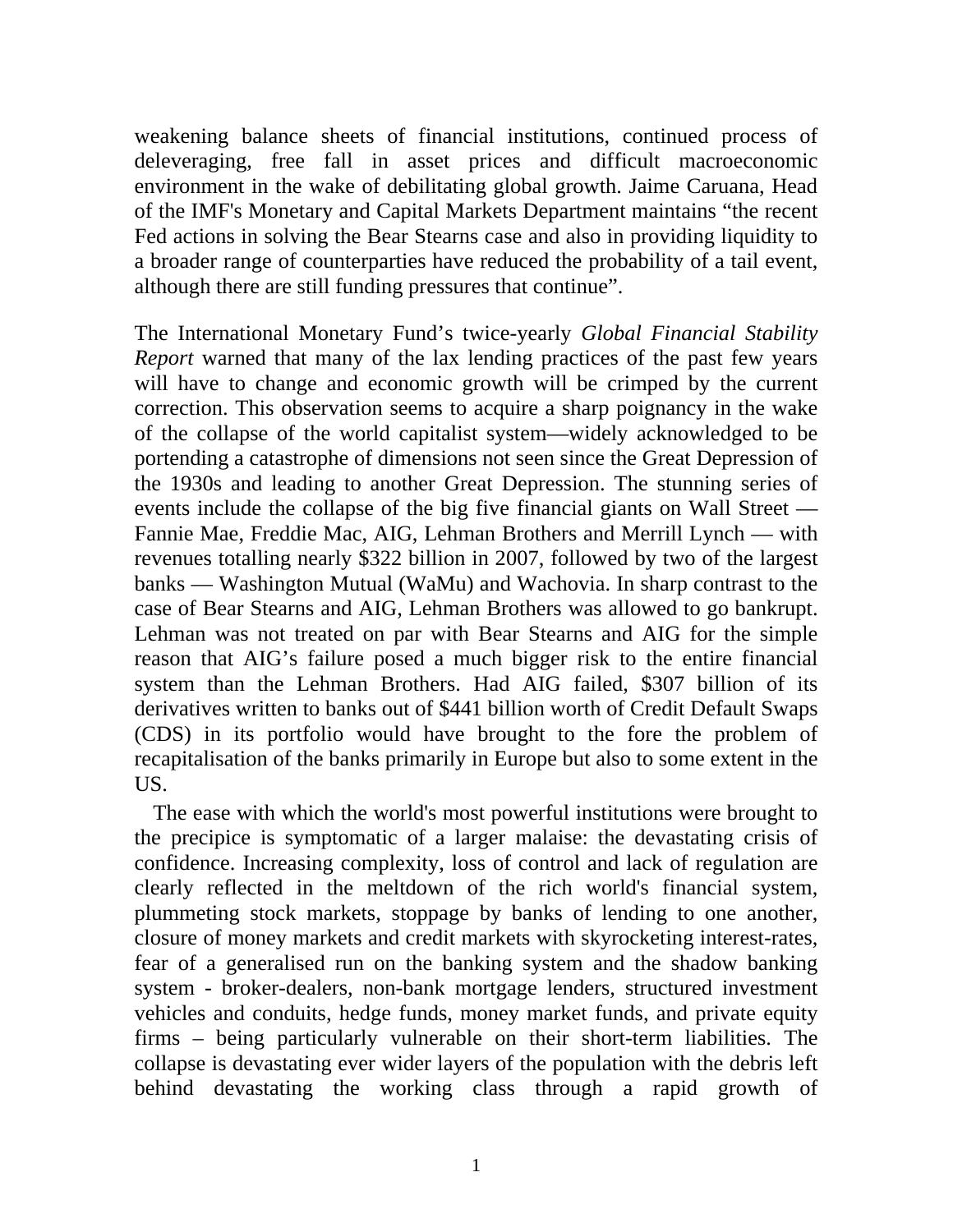unemployment, poverty, homelessness and social misery. All the advanced economies are characterized not just by recession and a severe financial and banking crisis but also a severe political crisis, a crisis of leadership for capitalism. While markets across the development spectrum have been adversely impacted by the escalation of delinquencies and defaults, the US mortgage market was particularly susceptible to growing macroeconomic debilities and the depth of the abyss that opened up for world capitalism

The markedly different institutional settings in the US and elsewhere influenced different responses to global financial developments and the interaction between these institutional details made a large difference to the end result. The uniqueness of the US mortgage market to the gathering storm stemmed from the triad of the US housing construction boom itself, which created supply far in excess of the underlying needs; much greater easing in US's lending standards (e.g., documentation, loan-to-valuation (LTV) ratios (including second mortgages) and loans where principal was not paid down in the early stages of their lives) than elsewhere, across a number of dimensions such as documentation standards, LTV ratios (including second mortgages) and loans where principal was not repaid in the early stages and the quick rise in mortgage arrears rates. The "marketisation" of loans, i.e., the conversion of loans into tradeable securities together with ineffective regulation, dubious [credit ratings,](http://economictimes.indiatimes.com/Opinion/Columnists/T_T_Ram_Mohan/Dont_blame_it_on_subprime_loans/articleshow/msid-3653039,curpg-2.cms) large exposures on the part of highly leveraged institutions dependent on wholesale funding all hastened the journey to a perilous crossroads. In hindsight, it is plain that the rise in house prices in America in an environment of declining real incomes was absurd.

Macro economic weakness in the US, which was caused by deregulation, low interest rates, surplus funds and lax regulations, transcends the liquidity crunch and set in motion a vicious cycle. Plummeting housing prices led to reduction in household worth and therefore, reduced consumer spending; downsizing in terms of fewer employees led to lower wages and salary incomes; higher prices of food and energy caused a further fall in real incomes; and reduced economic activity in the rest of the world lowered demand for US exports. In view thereof, the United States remains at the financial quake's "epicenter". The backwash effect of the American (or global) financial crisis, however, also devastated financial institutions in other countries "reflecting the same overly benign global financial conditions, an inattention to appropriate risk management systems, and lapses in prudential supervision". The highly inflammable mix of low interest rates and easy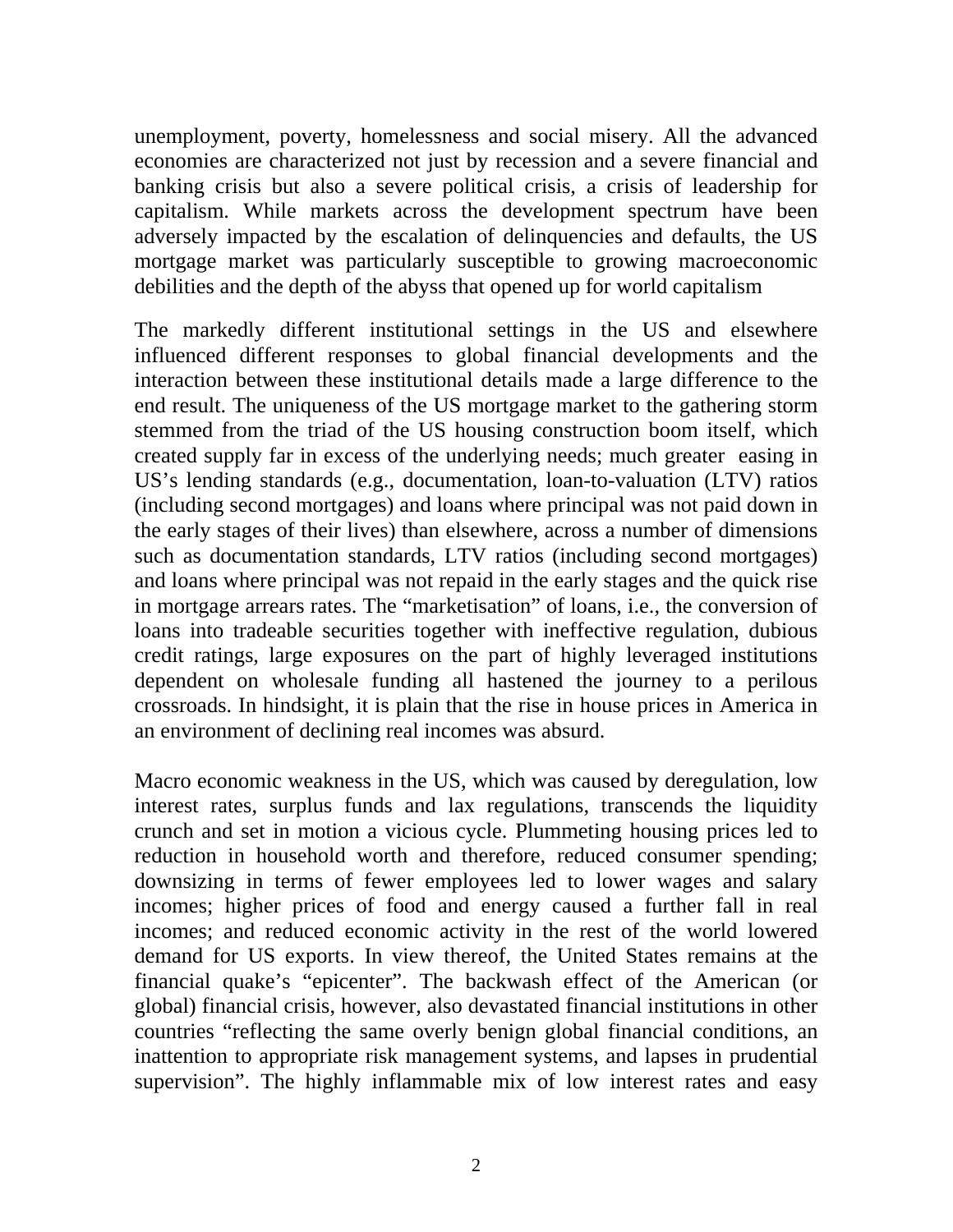access to funds encouraged reckless lending, the infamous interest only, nodown payment, no-documentation ("liar") sub-prime mortgages.

Inflated house prices or more stretched corporate or household balance sheets enhanced the vulnerability of emerging Europe, which experienced rapid credit growth, some of which also have large current account deficits financed by private debt or portfolio flows. Emerging markets are hurt because the earlier benign financial conditions and low interest rate environment induced higher risk taking. Even the BRIC countries (Brazil, Russia, India, and China) have been susceptible to the rapidly worsening situation, which has been driven significantly by exogenous events and force a look at the future with some trepidation. With choked-off credit lines, massively leveraged firms, mounting bad assets, sinking mortgages, panicked consumers and paralysed companies, it cannot possibly get any worse, can it? Bank-Ki-Moon, United Nations General Secretary has correctly pointed out "the global financial crisis endangers all our work. We need a new understanding and business ethics and governance, with more compassion and uncritical faith in the 'magic' of markets".

| Lehman Brothers, the fourth largest US investment bank, which filed for |               |               |
|-------------------------------------------------------------------------|---------------|---------------|
|                                                                         |               |               |
| held.                                                                   |               |               |
| Firm                                                                    | Assets (\$bn) | Date filed    |
| <b>Lehman Brothers</b>                                                  | \$639.0       | Sep.15, 2008  |
| WorldCom                                                                | 103.9         | July 21, 2002 |
| Enron                                                                   | 63.4          | Dec.2, 2001   |
| Conesco                                                                 | 61.4          | Dec.18, 2002  |
| Texaco                                                                  | 35.9          | Apr.12, 1987  |
| <b>FCA</b>                                                              | 33.9          | Sep.9, 1988   |
| Refco                                                                   | 33.3          | Oct. 17, 2005 |
| IndyMac                                                                 | 32.7          | Jul.31 2008   |
| <b>Global Crossing</b>                                                  | 30.2          | Jan. 28, 2002 |
| Calpine                                                                 | 27.2          | Dec. 20, 2005 |

#### **Box 1: Biggest bankruptcies**

Source: Bankruptcydata.com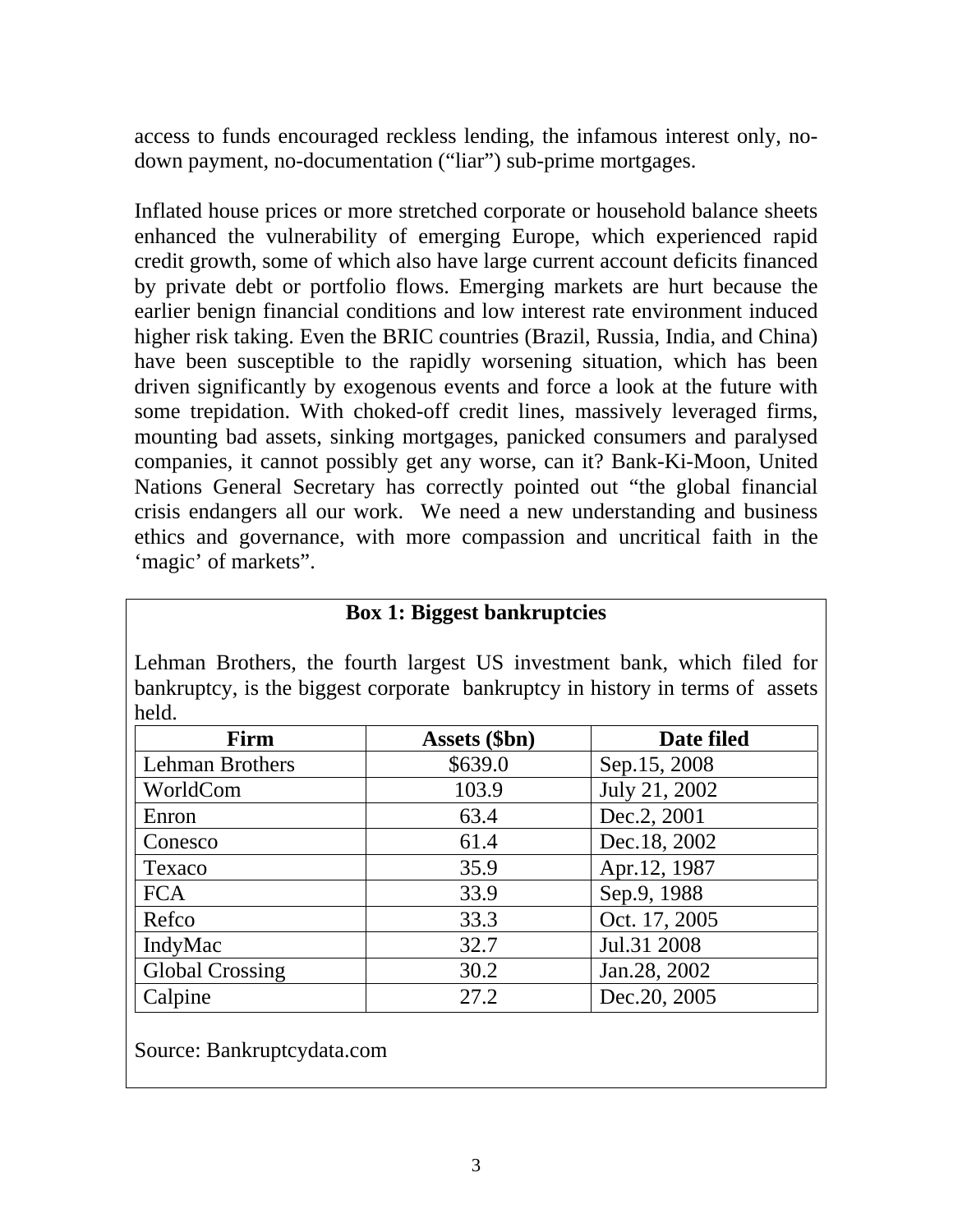### **Historical Perspective-Countdown to Armageddon?**

Considered in a proper historical and comparative perspective, the seamless progression to the dangerous manipulation of American financial markets did not erupt overnight but has clearly been in the making for some time. The problem was exacerbated by soaring oil prices, lower spending by the corporate sector and rising unemployment. Some of the signposts in the historic failure of American and world capitalism could be identified as the downgrading of General Motors' bonds by rating agencies from investment grade to non-investment grade or "junk", HSBC sacking head of its US mortgage lending business with losses reaching \$10.5 billion (February 22, 2007), suspension of shares in New Century Financial on fears of bankruptcy (March 12, 2007), heavily discounted sale by cash-strapped firm Accredited Home Lenders Holding of \$2.7 billion of its sub-prime loan book **(**March 16, 2007**)** and filing of bankruptcy by New Century Financial (April 2, 2007**).**  Other chronological indicators of the implosion of major corporations, the devastating consequences of a greed-driven culture and dubious or illegal corporate accounts and standards of behaviour included heavy losses of GM finance unit on sub-prime mortgages and closure of UBS's US sub-prime lending arm, Dillon Read Capital Management (May 3, 2007), bailout package of \$3.2 billion by Investment bank Bear Stearns of two of its funds exposed to the sub-prime market (June 22, 2007), announcement by Bear Stearns to its investors to write-off the money invested in two of its hedge funds (July 18, 2007), Bear Stearns ban on cash withdrawal from a third fund because of heavy redemption requests and filing of bankruptcy protection for the two funds bailed out earlier (July 31, 2007). Filing of bankruptcy by American Home Mortgage (August 6, 2007), BNP Paribas' announcement regarding its inability to fairly value the underlying assets in Parvest Dynamic ABS, BNP Paribas ABS Euribor and BNP Paribas ABS Eonia because of exposure to US subprime mortgage lending markets (August 9, 2007) were climatic moments in a protracted process and clearly reflected the terrifying rise of financial skullduggery and systemic damage wreaked.

## **Convulsive Crisis of Capitalism- A Sense Of Déjà Vu!**

The thesis of the inherent nature of the crisis in the capitalist system can be substantiated both by the incisive analysis of Karl Marx and the fact that the capitalist system has lurched from one crisis to the other with disruptive effects. In fact, over the past three decades, market economies have faced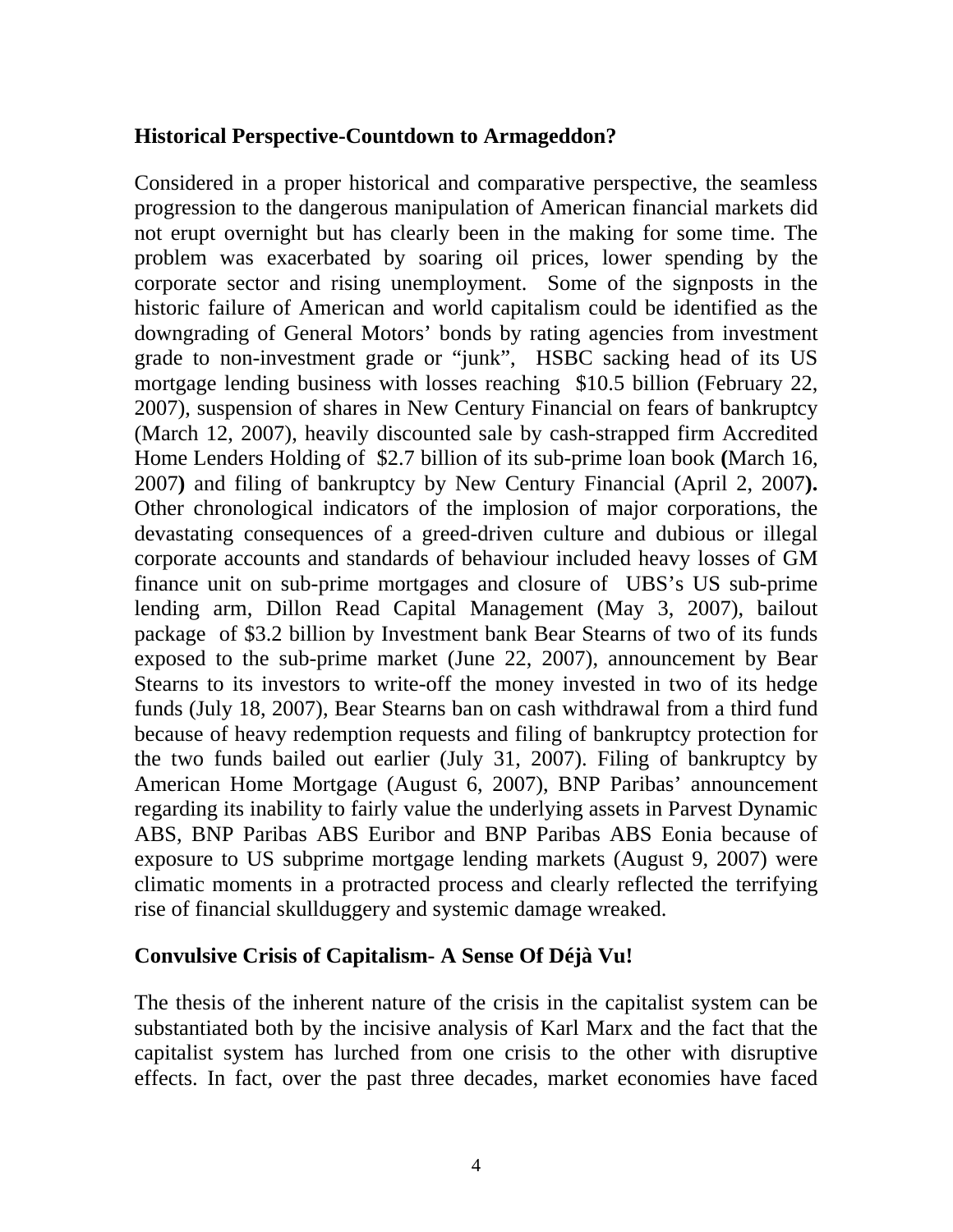more than 100 crises. Of the large number of banking crises, stock market collapses and credit crunches, mention may here be made of the collapse of Overend and Gurney in May 1866, the Barings Crisis in 1890, the Wall Street crash of 1929 contributing to the Great Depression of the 1930s, US Savings and Loan Scandal, 1985, the US stock markets crash of 1987, the collapse of hedge fund Long-Term Capital Market (LTCM), which originated in Asia in 1997 and spread to Russia and Brazil in 1998, the Dot.Com Crash, 2000. With global capital markets, investment banks and derivatives becoming more complex than ever, it is important to fit all the pieces of the puzzles together for a holistic assessment. On the basis of an incisive analysis of disruptions to periods of financial stress that rocked the world, the IMF has identified and isolated the following important lessons:

- $\checkmark$  Globalisation has increased the frequency and spread of financial crises, but not necessarily their severity;
- $\checkmark$  Early intervention by central banks is more effective in limiting their spread than later moves;
- $\checkmark$  Difficult to tell at the time whether a financial crisis will have broader economic consequences and regulators often cannot keep up with the pace of financial innovation that may trigger a crisis.

This stark reality check, which needs to be looked at against the broader macro-economic canvas, prompted the US treasury secretary Henry Paulson and the Federal Reserve to announce a slew of measures to move troubled assets from the balance sheets of American financial companies into a new institution in an attempt to avoid a downward spiral in the markets and to make the wheels of finance turn again. In a move reminiscent of Greenspan's scathing comments of "privatizing profits, socializing losses", the Fed will lend to banks to meet redemption demands from money market mutual funds and plans to buy debt from bond houses to aid financial market liquidity. Some "financial socialism" this!

The *Financial Times* recently reported that compensation for major executives of the seven largest US banks totaled \$95 billion over the past three years, even as the banks recorded \$500 billion in losses. This is why it is important to ensure that persons, who controlled the banks and finance houses, must not be allowed to go scot-free and held accountable for the bankruptcy, sale, restructuring and merger of some of the world's largest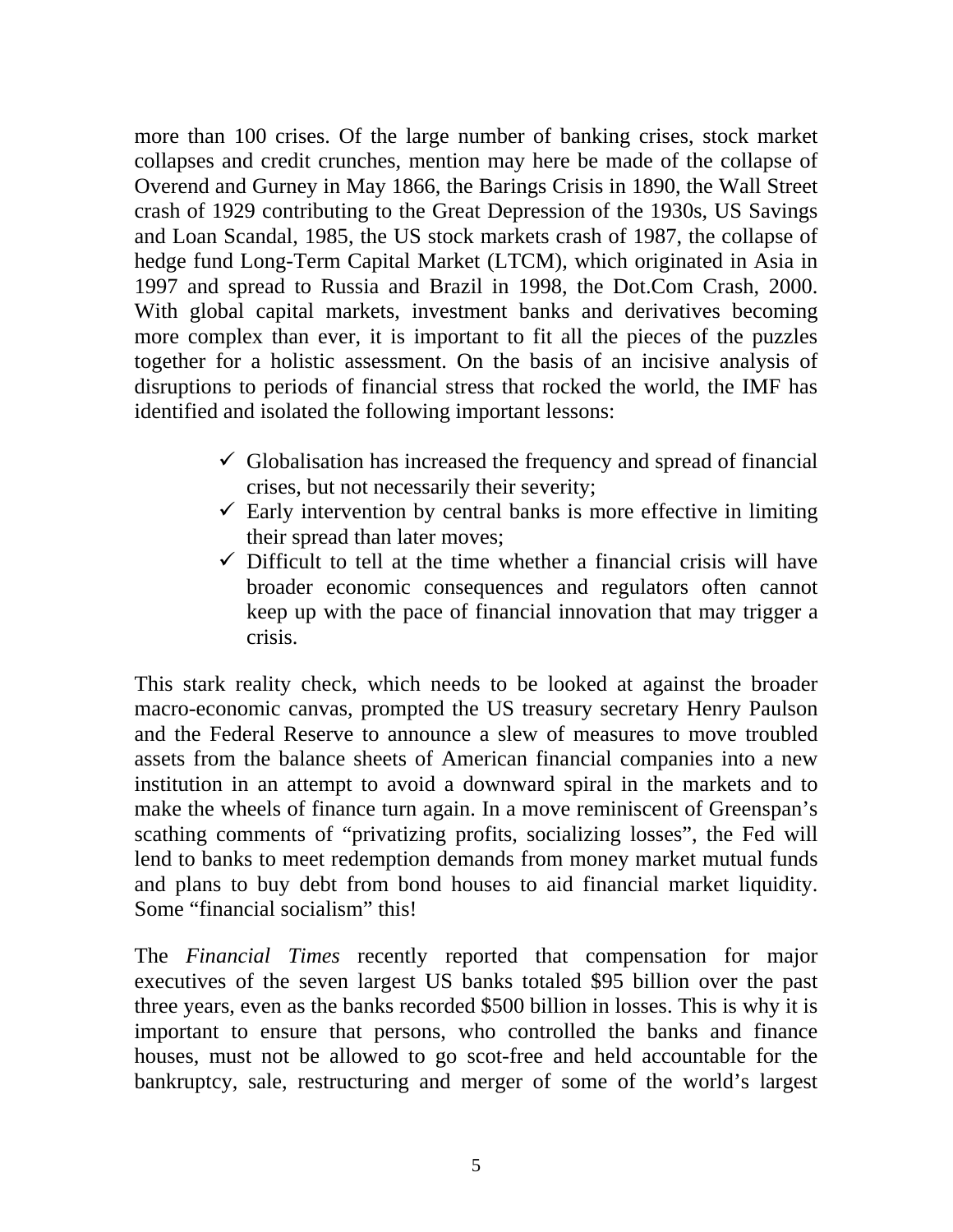financial institutions that devastated the international stocks and money markets.

### **Real and Worrisome Fault-lines**

Nouriel Roubini has persuasively argued "The crisis was caused by the largest leveraged asset bubble and credit bubble in the history of humanity where excessive leveraging and bubbles were not limited to housing in the U.S. but also to housing in many other countries and excessive borrowing by financial institutions and some segments of the corporate sector and of the public sector in many and different economies: an housing bubble, a mortgage bubble, an equity bubble, a bond bubble, a credit bubble, a commodity bubble, a private equity bubble, a hedge funds bubble are all now bursting at once in the biggest real sector and financial sector deleveraging since the Great Depression".

The real and worrisome fault-lines in the functions and working of exalted institutions like the Federal Reserve, the Securities and Exchange Commission (SEC), the absurd level of CEO salaries (last year, CEO's got an average of 344 times the wages of the typical worker as against Peter Drucker's reasonable suggestion of capping them at 20 or 25 times), the inefficiency and collusion of both the internal and external audit, the avarice and the vaulting ambition of top management of these companies and the fallacies of the "too big to fail (TBTF)" hypothesis- all contributed to the global doom and gloom. At best, the revered institutions like the Fed, SEC overlooked the potential calamity inherent in the excessive leveraging of equity to the extent of 30 to 40 times by investment banks, i.e., Bear Stearns, Lehman Brothers and others; at worst, these institutions colluded in the meticulously worked out elaborate farce. It does not need either rocket science or advanced knowledge of particle physics to know the imminent catastrophic impact of even 5 per cent erosion in value of \$800 billion worth of assets on an equity base of just \$20 billion, i.e., a factor of well over 40. Lehman's position was not a flash in the pan because both Fannie Mae and Freddie Mac just had a capital adequacy ratio of around 0.5 percent, which made it impossible for them to bear the mounting losses trigerred by huge mortgage defaults and the US house-price collapse. Clearly, it was too good to last, the bubble had to burst, the cookie had to crumble and how! As Sherlock Holmes would have said "elementary, my dear!"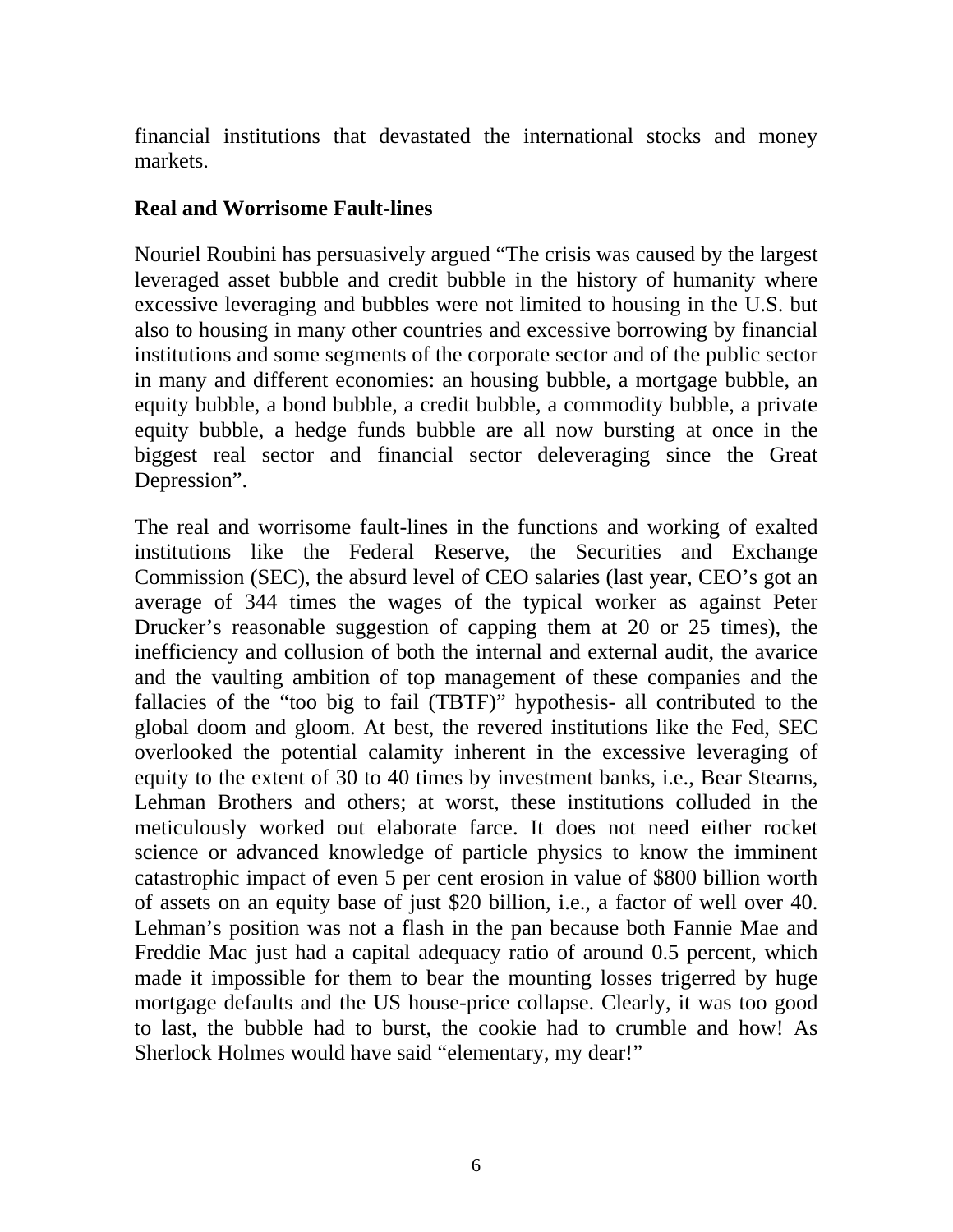The dubious ratings process, which had awarded 'AAA' (Alarm, Assault & Agony) ratings on most of those companies were subsequently downgraded to BB ratings (Better beware?), has justifiably evoked concern and consternation on the deplorable rating acquisition practice of huge fees. The abolition of the Glass-Steagall Act, which had kept a firewall between the commercial and investment banking parts of the financial system since the 1930s and the adoption by the U.S. Congress in 1999 of the Financial Services Modernisation Act, which scrapped all regulatory restraints on financial services, spawned the spread of a new banking model. This model played a catalytic role in rapidly deteriorating ground realities characterized by deflation, rising unemployment and Keynes' liquidity trap rearing its ugly head once again. The predatory corporate practices of derivative instruments like options and futures by investment banks and hedge funds worsened the festering problem, wherein millions of Americans lost their homes and their jobs and contributed significantly to the crisis of the American economic and political system.

Credit deterioration initially discernible in the U.S. subprime market gradually spread to higher-quality residential mortgages, U.S. commercial real estate, and the corporate debt markets. The plummeting valuations of structured credit products and the liquidity crunch worsened the situation. Uncertainty about the size and distribution of bank losses, reduced capital buffers, and the normal reduction in credit in the economic downturn also adversely effected household borrowing, business investment, and asset prices in turn affecting employment, output growth, and balance sheets. The gravity of the US being mired in a "once-in-a century" financial meltdown now more than likely to spark a recession is forcefully brought in the words of James Howard Kunstler. Kunstler said "Fastening your seat belts may not be enough for this ride. Better superglue yourselves to the floorboards and pray for God's mercy".

When the going was good investment banks made super-normal profits because of their reckless, over-leveraged businesses with very little regulation of the kind faced by traditional banks and no system of checks and balances. In hindsight, it is manifestly clear that not only the whole investment-banking model was saddled with inherent contradictions but also there were serious deficiencies in risk measurement and management of the entire system of complex financial instruments starting with creation of artificial demand for housing leading to ridiculously high prices, 1.3 million foreclosures in the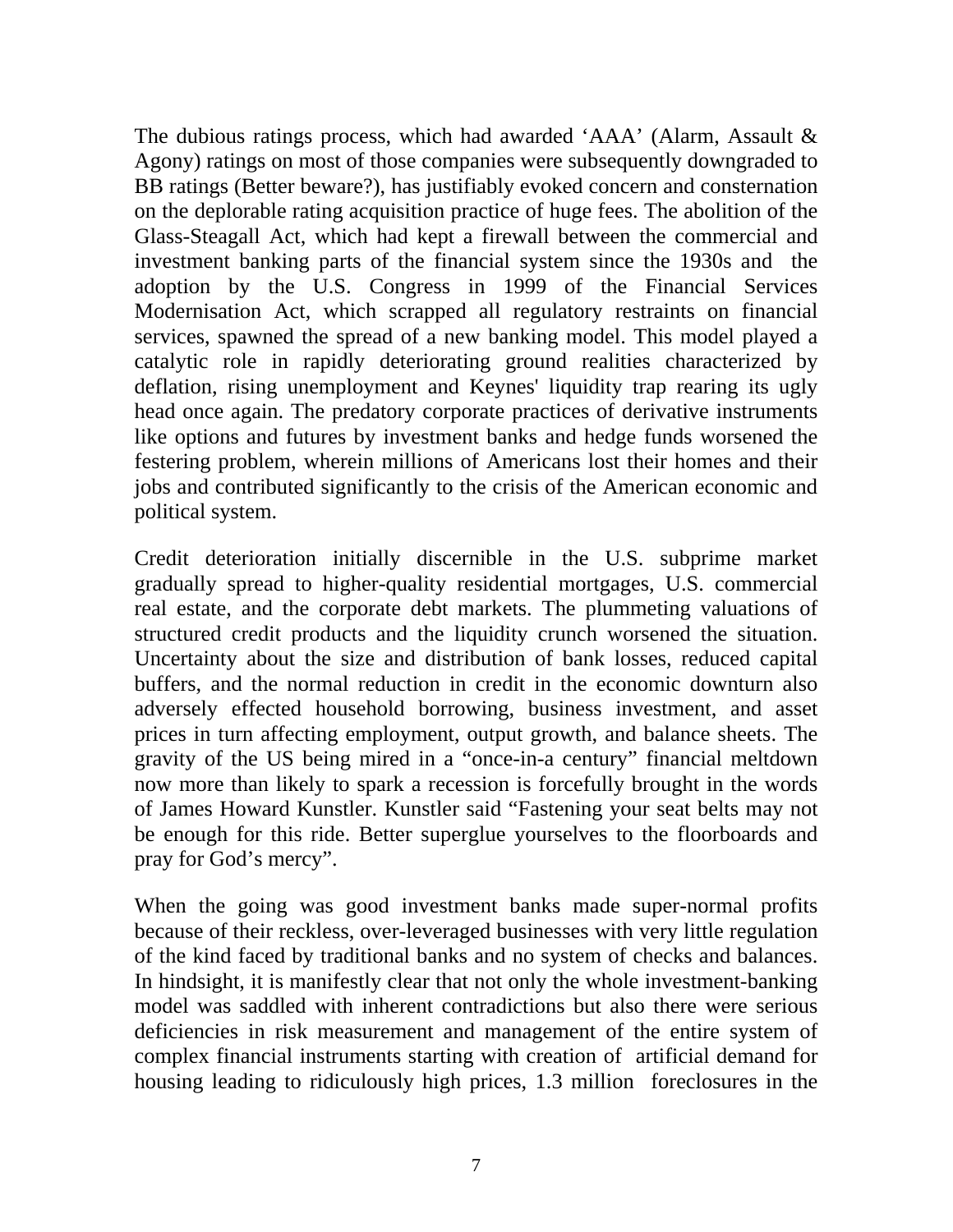US during 2007, sale of dubious sub-prime liabilities to hedge funds, insurance companies and foreign banks, who further repackaged them into mortgage-based securities. All this complex web of deception and deceit aimed at making more and more money with casino like operations culminated in this financial catastrophe of humungous proportions. The IMF's warning "Thus, it is now clear that the current turmoil is more than simply a liquidity event, reflecting deep-seated balance sheet fragilities, which means its effects are likely to be broader, deeper, and more protracted" has a prophetic ring.

Interestingly higher degree of leverage, i.e., borrowing to finance investment in the stock market ("margin buying") also contributed to the Great Depression of 1929. The problem was exacerbated by soaring oil prices, lower spending by the corporate sector and rising unemployment. As an op-ed in The *Wall Street Journal* puts it, "With the benefit of hindsight, everyone can see that the US economy built up an enormous credit bubble that has now popped. . . this bubble was created principally by a Federal Reserve that kept real interest rates too low for too long. In doing so the Fed created a subsidy for debt and a commodity price spike". Clearly, the system, which was fraught with danger, should have necessitated a closer look at the mortgage backed security and risk transfer methods employed by financial institutions.

The rot in the banking system was worsened by the trading practice of 'going short'. While this undesirable practice has some times been eulogized as an integral part of an efficient market, short selling has been discouraged in India because of its implications for value destruction. Others veered round to new ground realities with SEC prohibiting short selling in about 800 stocks of US banks, insurance companies and securities firms till October 2, 2008 and the Financial Services Authority in the UK banning short sales of financial shares for the rest of the year. Standard & Poor's pithy observation in its latest report on 'Broader Lessons From Lehman Brothers' Bankruptcy' would certainly enjoy a fair measure of consensus. Globally also "looking beyond just the Lehman failure, during the past few decades, the financial system has become more concentrated, and, in our opinion, risk at financial institutions has grown with a mix of riskier assets that are common across a larger number of institutions. While mitigation efforts, such as securitizations and credit insurance, attempted to lower financial institutions' risk exposure, the ultimate result in many cases has been quite the opposite. It now has become clearer that the specific structure of these instruments and their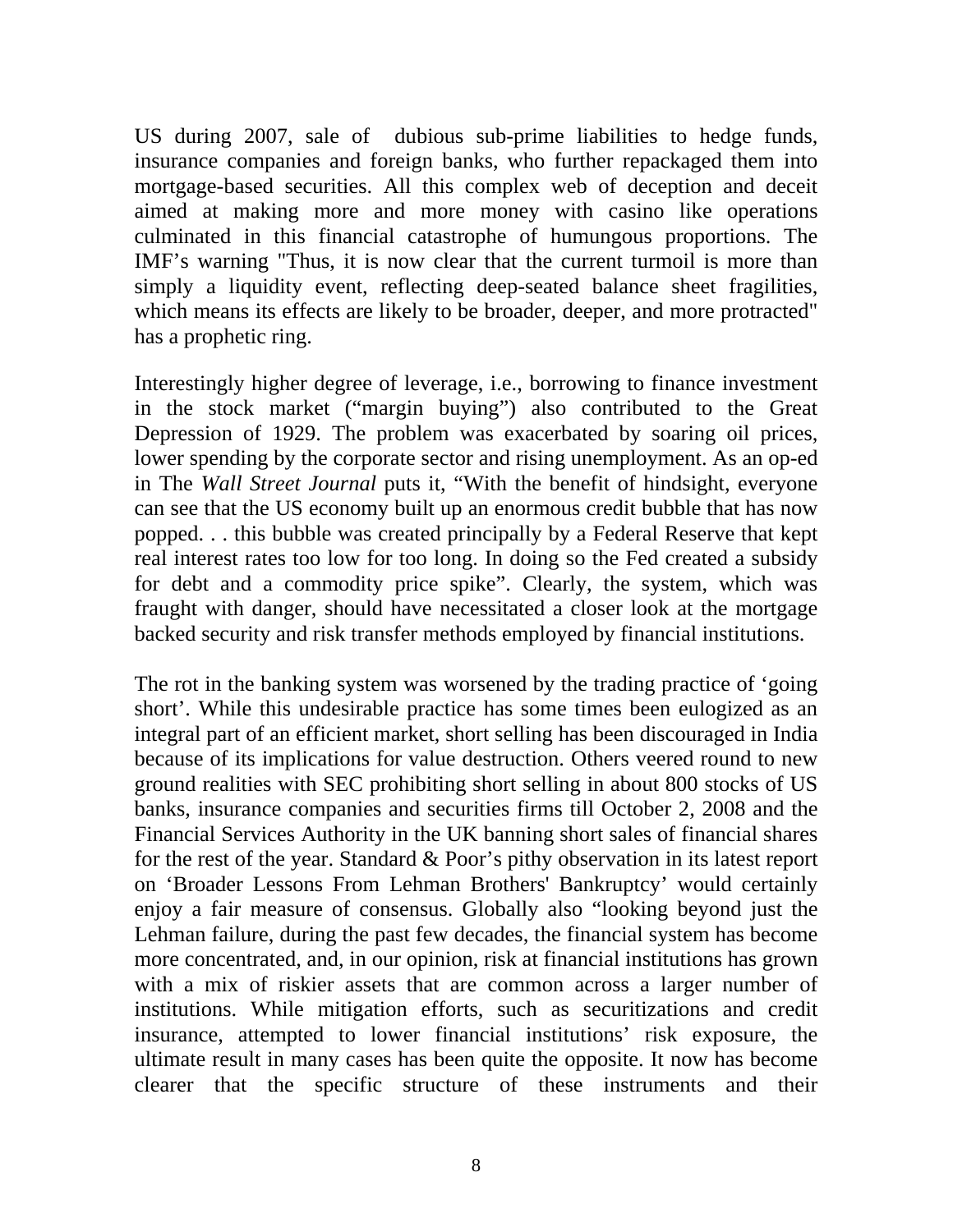'interconnectedness' many times negate any expected benefits. From this perspective, systemic risk has risen" (Standard & Poor).

The worsening sub-prime crisis of illiquid loans and accounting for on an accrual basis in the "banking book" rather than on a mark-to-market basis in the "trading book", the frenzied speculation that caused cataclysmic disruptions in the international stocks and money markets could conceivably cause a liquidity crunch aggravating the slowdown and precipitating a recession. A key theme and driver was the "suboptimal, duplicative and outof-date'' regulatory forbearance (a case of the watchdog becoming the lap dog!) that characterised the ostensibly "transparent" but actually opaque markets, which are typical of modern finance.

As Nouriel Roubini says that the US and the advanced industrial countries are now "headed towards a near-term systemic financial meltdown... All the advanced economies representing 55% of global GDP… entered a recession even before the massive financial shocks." This "recession" is now combined with "a severe financial crisis and a severe banking crisis in advanced economies". Moreover, there is a "re-coupling of the emerging market economies" encompassing stock markets, credit markets, money markets and currency markets. The concern is not just psychological but also financial and economic because of greater inter-linkages and interdependencies. While countries with large current account deficits and/or large fiscal deficits and with large short-term foreign currency liabilities and borrowings have been taken the most hit, the better performing ones, including the BRICs (Brazil, Russia, India and China) face clouded prospects.

Enormously corrosive mistrust is all pervasive now in an environment variously described as 'catastrophe', 'end of the world', 'apocalypse', 'epidemic' and 'contagion'. No wonder, then, things have come to such a sorry pass that counterparties no longer trust each other. The situation is reminiscent of Walter Bagehot's pithy observation: "Every banker knows that if he has to prove that he is worthy of credit, however good may be his arguments, in fact his credit is gone." As these problems get worse, the stakes rise higher necessitating correctional recipes for banking with Europe favouring more regulation and the US resisting erosion of free enterprise. Taking of enormous risks through innovative and exotic (treacherous!) instruments by financial institutions brought to the fore the difference between regulation and supervision. Contrary to popular perception,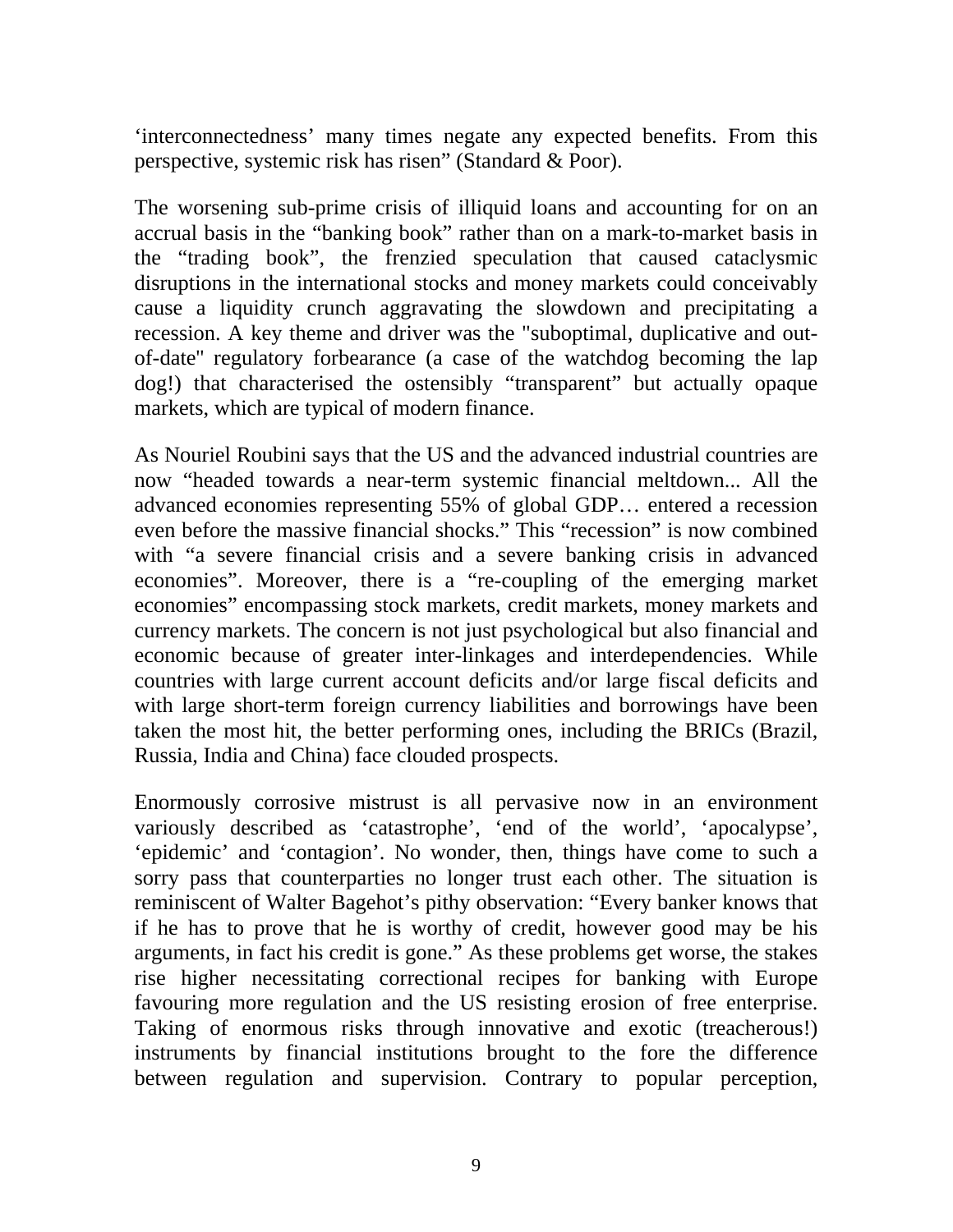government regulation and oversight are prerequisites to a functioning market economy. While excessive regulation and concomitant red-tapism stifles innovation, the near universal calls for greater regulation and state intervention certainly have some merit. American banks were reasonably regulated and investment banks were not regulation-free. In fact, it has been argued-and perhaps not unjustifiably- that excessive risk-taking, credit default swapping and leveraging were, to some extent, attempts to bypass rules. The inability of the supervisors to fully understand the magnitude and the implications of the toxic instruments together with the highly inflammable mix of loose money and light regulations made the supervisors oblivious to the imminent dangers of the impending catastrophe. Lawfulness in governance and regulatory mechanism needs to be strictly adhered to. There has to be enough oversight now and restrictions to make sure that the bad practices of the past do not recur and that new lending does occur.

While financial owes rattled the world markets, there are still no definitive answers on tackling this crisis. But there is mo doubt that the severity of the global financial crisis and the long, hard task of fixing the financial system requires streamlining of financial regulations and supervision. It needs no clairvoyance to perceive that what is needed is a balanced set of proposals that include both a short-term programme of survival and long-term structural changes. Some of the basic elements of the new strategy for financial regulation and bank supervision and reforming the architecture of the international system, as isolated and identified by Dr. Michael Sakbani, include uniformity of international standards, applicability of the new regulatory system to all financial institutions doing the same function, be it banks or non banks, strengthened prudential oversight of banks and other financial institutions and adoption of best practice models, establishment of common international models for asset risk valuation and common financial accounting standards for examining, auditing and supervising all financial institutions, revised role and uses of credit ratings and in the standards applied by these agencies in their work, implement agreed modalities to strengthen the responsiveness of authorities to systemic risk; and set robust arrangements for dealing with stress in the international financial system and establish internationally standardized system for data definitions, gathering and electronic dissemination to all participants and to the public at large. Some of these measures may seem to be far too radical, unconventional and aggressive measures to restore confidence and stabilise the markets. But a clear, dispassionate analysis would distinctly bring out that these measures are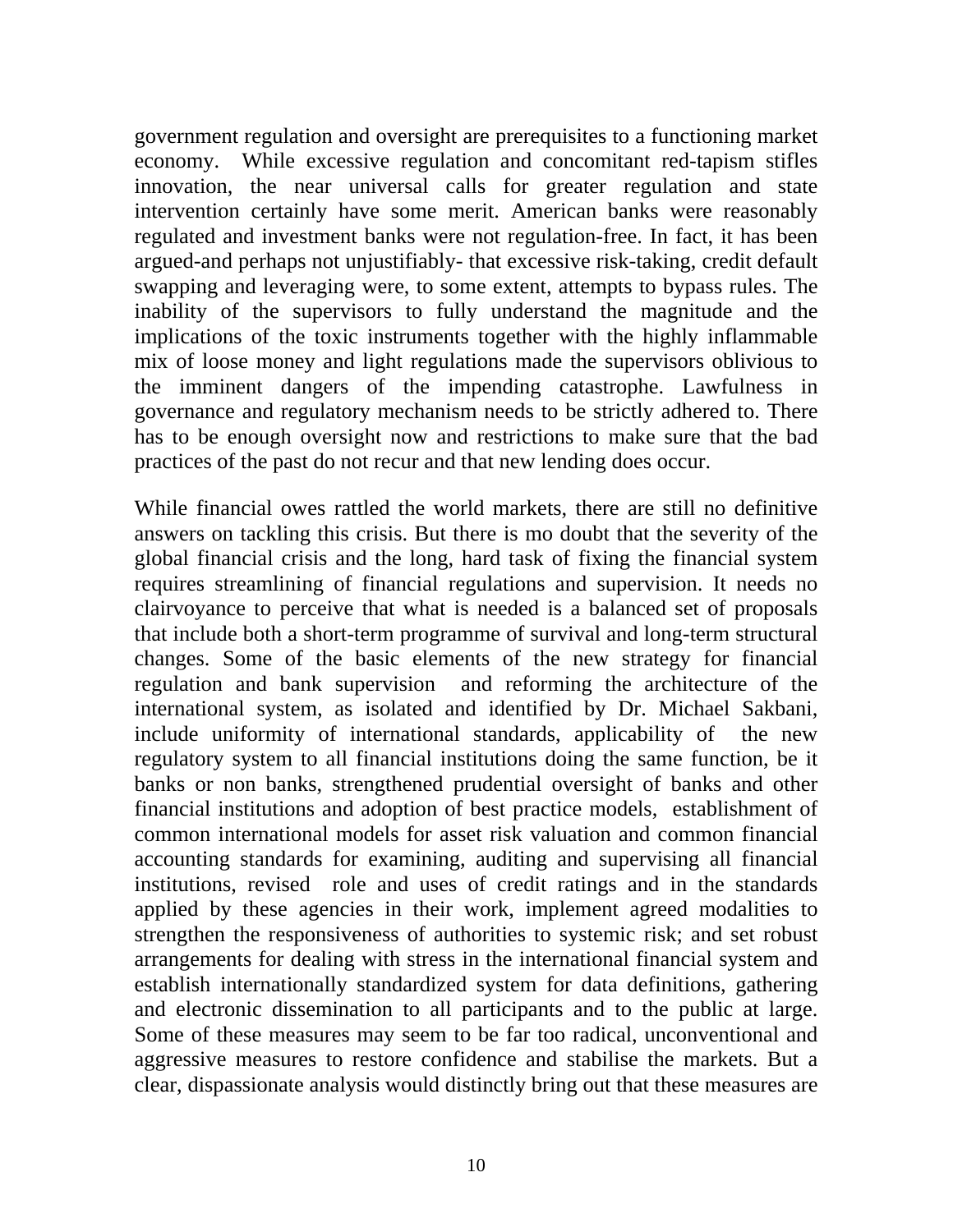imperative in the context of the vicious circle of deleveraging, asset collapses, margin calls, and cascading falls in asset prices well below fundamentals and panic.

# **Bailout Package**

The \$700 billion 'bailout', which marks the biggest federal intervention in financial markets since the Great Depression of the 1930s, is meant to unclog global credit markets. The \$700 billion rescue package would let the government implement a "troubled asset relief programme" called Toxic Asset Dump (TAD) by William Buiter. The Bank of England announced the 500-billion-pound bank rescue plan followed by an interest rate cut. Germany and France unveiled plans to inject fresh capital into their banking sectors worth 470 billion euros and 340 billion euros respectively. Italy's bailout announcement was preceded by Spain providing guarantees up to 100 billion euros for new debt issued by commercial banks in 2008 and an unspecified amount next year. Norway offered its banks up to 50 billion euros in government bonds for mortgage debt and Portugal is to make available 20 billion euros in guarantees for its banks. According to the Bank of England's latest Financial Stability Report, "perhaps as much as £5 trillion (\$8 trillion on the date of the report) has implicitly or explicitly been made available by the central banks and governments since April 2008 to support wholesale funding." The success of these measures would allow frozen credit to begin flowing again and prevent a serious recession. What is needed is a concerted and coordinated approach to the crisis that is crippling an inextricably linked system.

## **Impact of the US Crisis on Developing Economies- The Big Picture**

According to the World Economic Report, prepared by UNCTAD, the current financial crisis in the developed markets including US and European countries will not affect the developing countries, which are growing at fast rate. The problem related to sub-prime mortgage lending and their fallout in the US have disrupted the financial markets, with broad impact on the US economy as a whole. The resultant liquidity problems have extended to some European countries as well. The liquidity problem leading to increase in the cost of funds will affect the foreign direct investments (FDI) flows. At the firm level, the survey conducted by UNCTAD in June 2008, revealed that one third of multinational companies envisaged negative impact on FDI flows in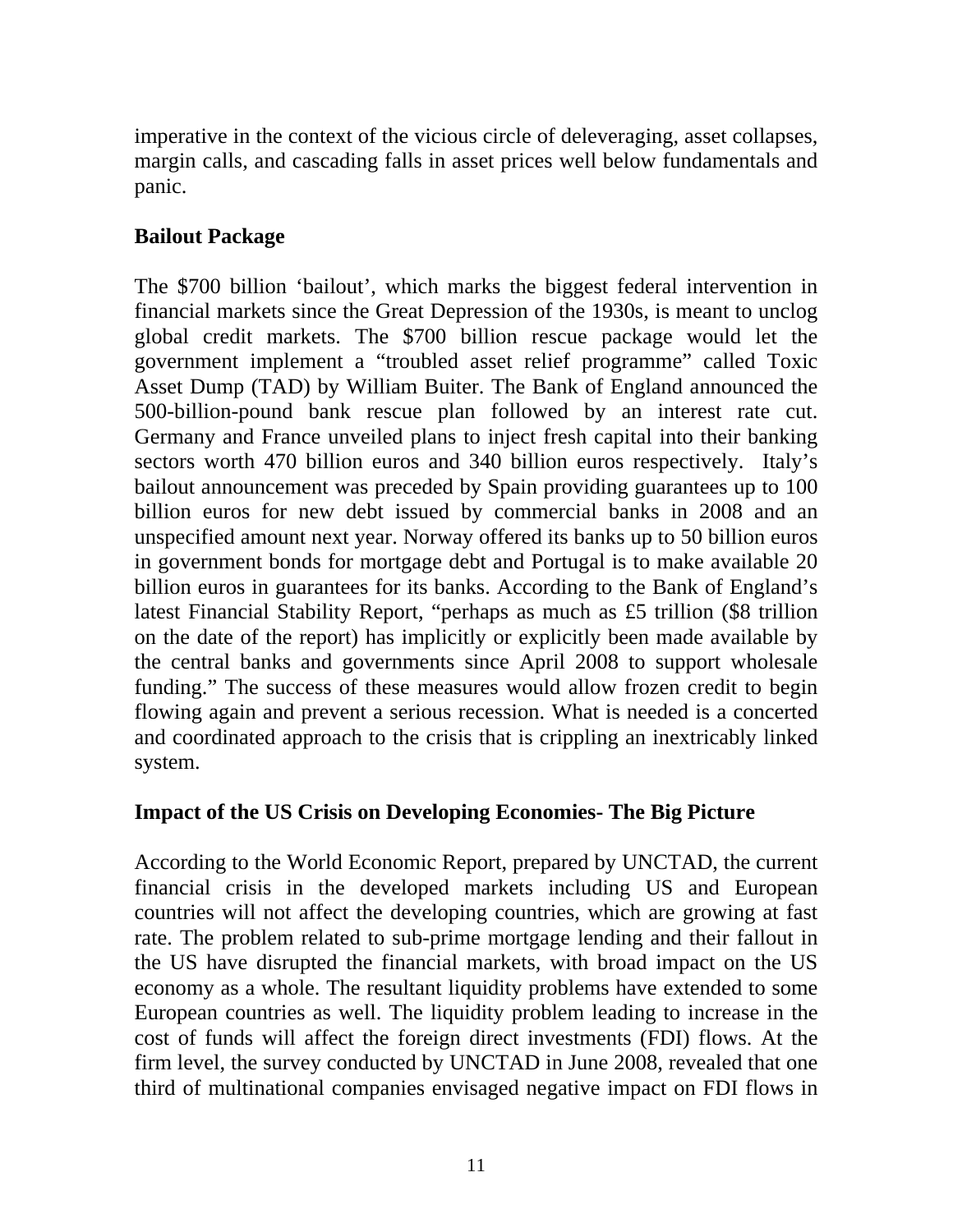short term but about half of the firms surveyed suggested no impact. But, in case of developing economies, resilience of growth of economies suggest there is not much effect of financial crisis in US. India's plan to fund \$495 billion infrastructure development spread over five years till 2012 could face financing gaps. According to the World Bank estimate, \$500 billion are required over a period of 2001-2010. The annual financing gap during 2001- 2010 is estimated at close to \$14 billion. For the entire period, it worked out to be about \$140 billion.

## **Indian Macroeconomic Growth-For Whom The Bell Tolls**

Despite the turmoil in global financial markets, the Indian growth story is still intact and the macro-economic fundamentals of the economy continue to be robust. Prime Minister Dr. Manmohan Singh assured parliamentarians and the nation that "there is no place for fear. This is the time for unity of purpose and resolute action." While the Indian economy became more resilient, domestic demand continued to be its key growth driver and the Indian financial market has been more circumspect than the western regulators, the spillage of the sub-prime domino has significant negative impact on the Indian economy in the current context of a rapidly falling Sensex, a depreciating rupee, faltering growth momentum, domestic credit stringency and a slowdown of exports of both goods and services. The recessionary shock has begun to hit Indian exports and slowing down of the Indian economy has affected various sectors. Sectors, such as, textile, real estate, infrastructure, civil aviation, automobile, housing and few export dependent sectors like information technology are likely to be impacted. Similarly some sectors like cement may see slowdown due to over expansion in some parts of the country. Consequently, there is a rising crescendo of demands from industry for more reductions in policy interest rates and the pressure on banks to provide cost effective prompt services to its existing and potential customers has increased. Alleviating the pain of the slowdown requires bankers to be more fleet-footed, to take decisions faster and more judiciously.

Heightened risk aversion in the international financial markets to emerging market economies has reduced the Indian corporate sector's ability to raise global funds, thereby, impeding investment growth. India is not exposed to the new and innovative financial instruments that brought about this financial tsunami, there are large foreign exchange reserves making it possible to tide over any short-term disruption in capital inflows.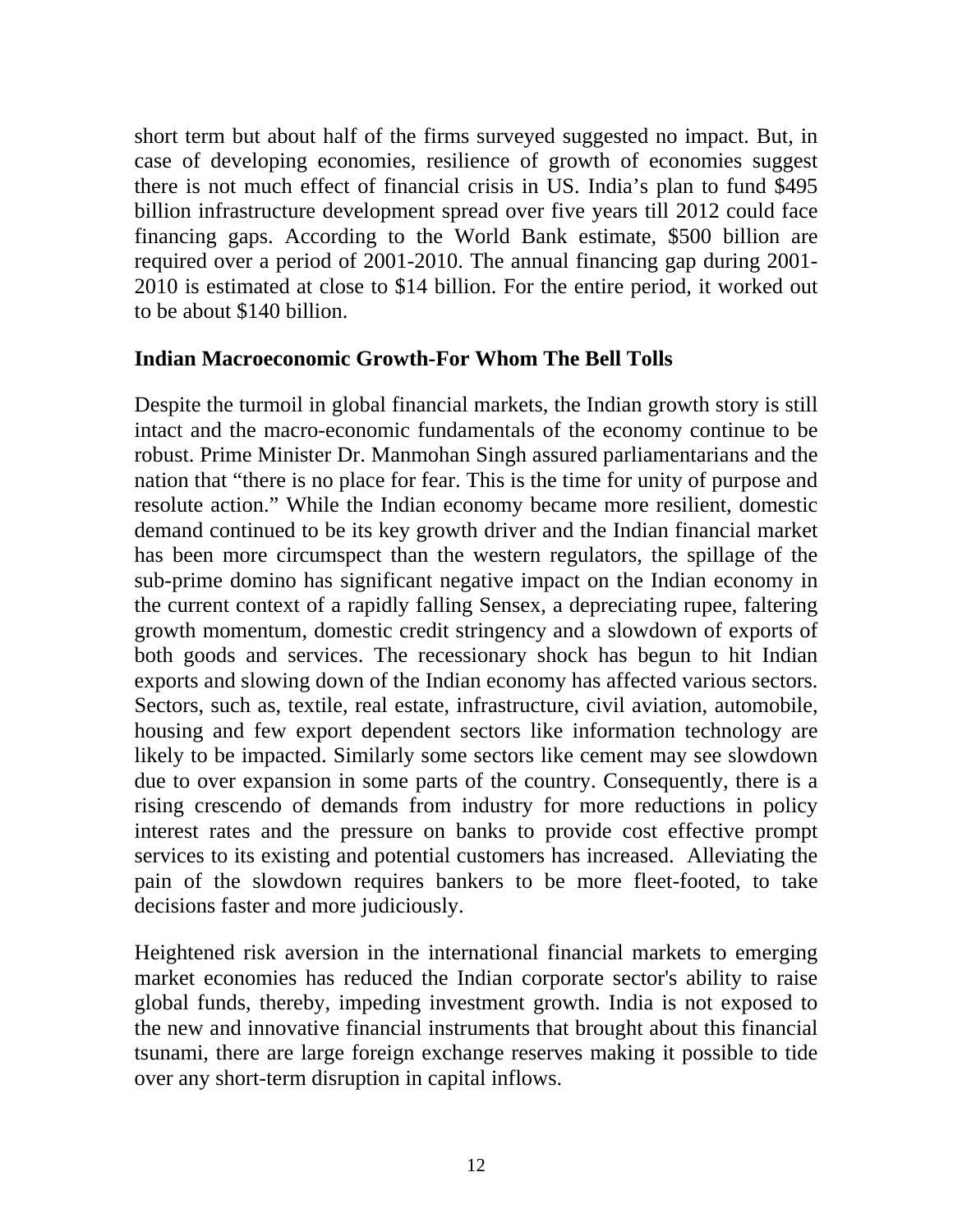The Indian banking system is sound, well capitalized and well regulated. Indian banks do not have any direct exposure to sub-prime mortgages. Most of Indian banks' exposures are to those Lehman Brothers' subsidiaries, which have not filed for bankruptcy. Overall, these banks' exposures especially to Lehman Brothers, which has filed for bankruptcy, is insignificant and are adequately provided for. According to a RBI study undertaken in September 2007, there was no evidence of any direct impact on account of direct exposure to the sub-prime markets. However, some banks suffered some losses on account of the mark-to-market losses caused by widening of the credit spreads emanating from the sub-prime crisis on term liquidity in the market.

Six public sector banks (PSBs) and ICICI Bank have a total exposure in entities like Lehman Brothers, Fannie Mae and Freddie Mac, etc. of approximately Rs 640 crore with ICICI's exposure alone being nearly Rs 400 crore. But ICICI's exposure is quite modest in relation to its huge investment assets. Hence, the exposure is clearly limited; Indian PSBs are well regulated and have strong balance sheets. Thus, while the banking system is immune from the present global imbroglio and there is no systemic concern, the negative global sentiments will adversely affect the liquidity and outlook of the banking and other sectors, such as, real estate, aviation, information technology. The renewed emphasis of Indian banks on the repayment capacity of the borrowers to cover the risk of defaults and delinquencies would lead to a northward movement of the rate of interest on loans. But real estate prices in India could drop by 10-15 per cent in the next few months because of the cash crunch of US companies, which had invested in Indian real estate companies; no fresh inflow of funds to Indian real estate given the non-accessibility of easy and cheap dollars easily and at a cheaper rate; difficulties in finishing ongoing projects because of reduced inflow of such money making project completion difficult; and absence of buyers.

Some of the ramifications of the severe liquidity and credit crunch could be seen in lower capital inflows, reduced ability of Indian corporate to raise resources via the equity route, significantly increased risk perception leading to keeping all future investments by institutional investors such as pension or endowment funds in abeyance and cascading effect on private equity (PE) firms. Given the complete drying up of sources of funds — foreign borrowing and capital markets, it is necessary for the government to ease overseas borrowing norms for Indian companies.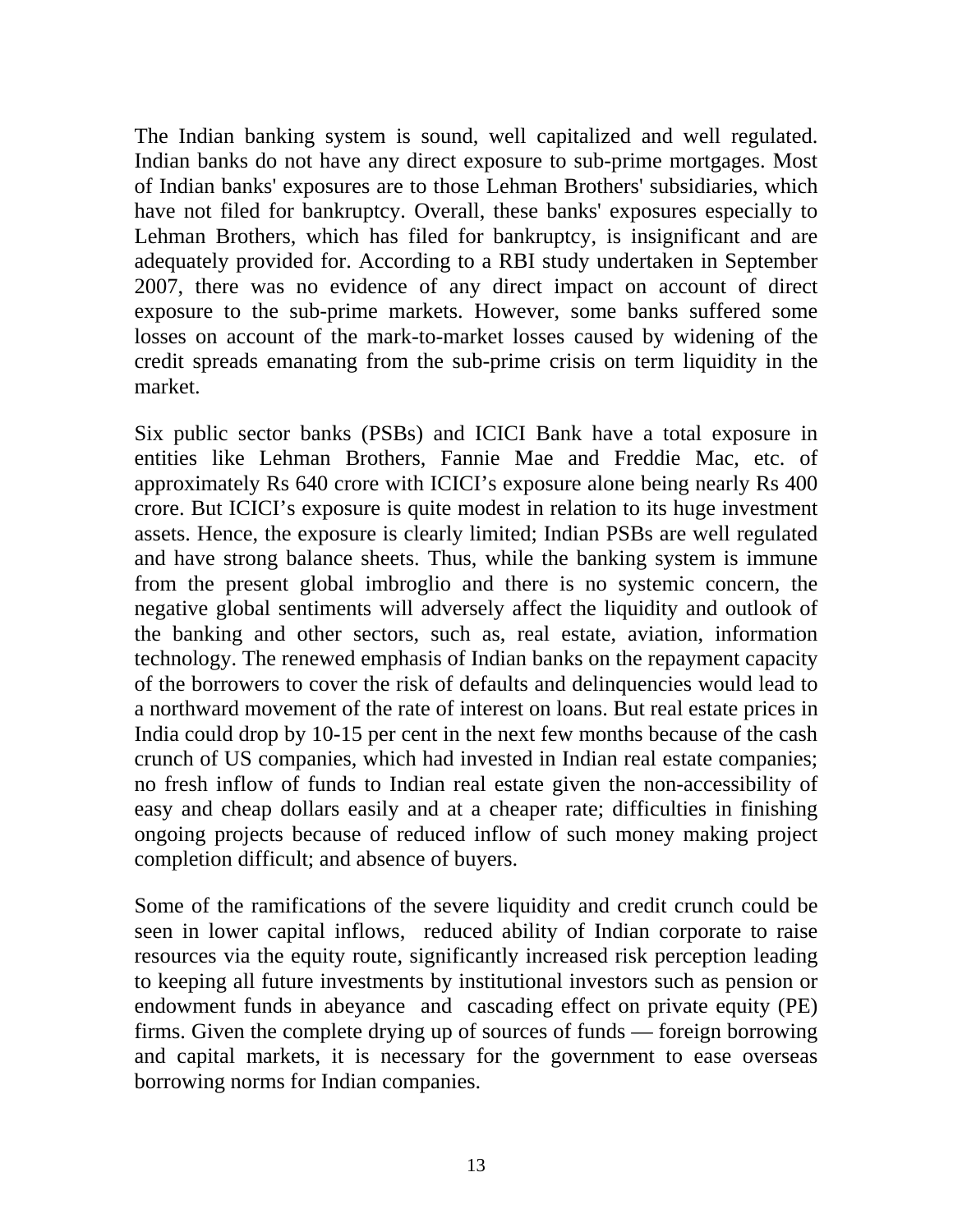The global credit crisis, which has caused all round havoc, poses a danger not only to the US economy but also the world economy. The magnitude and severity of this widespread crisis, which could lead to a total loss in excess of US\$3 trillion globally, would hurt India's IT industry because 15-18 percent business of the Indian outsourcing companies from banking, insurance, and the financial sectors has now become uncertain. S accounts for more than 25% of the world's IT output of over \$50 trillion. Given that IT is a multigeography and multi-industry enabler, events and developments in any major economy or industry have a cascading effect. The National Association of Software and Service Companies (Nasscom) also indicated that while export will reach the \$60 billion target in 2010, it may revise its software export growth target downwards by few percentage points for 2008-09. What is worse is that Lehman Brothers had outsourced deals amounting to Rs 550 crore to Rs 700 crore (annually) to 14 services providers, including Tata Consultancy Services, Satyam Computer Services and Wipro. Lehman Brothers's investments in some IT firms could be liquidated to raise funds and most of its 2,500 employees in India have been given the pink slip. Going forward, incremental pricing may weaken, and be renegotiated downwards; there could be a weakening of YoY growth rates; contracts could take longer to be awarded; start dates could get deferred; no significant deal expected in the BFSI space for at least a year; consolidation and mergers of banks could lead to reduced IT spends; benefits from fall in rupee may get limited by over-hedging; off-shoring to India may face backlash as firms issue pink slips to US employees and small-cap Indian IT firms' weaker offshore models could suffer most

While measures by the RBI and the government like the CRR cut from 9 percent to 5.5 percent, the effective reduction in the SLR from 25 percent to 21.5 percent with 1.5 percent points of the reduction earmarked for liquidity support by banks to mutual funds and NBFCs , the reduction in the Repo rate from 9 percent to 7.5 percent and a slew of other measures to enhance liquidity, liberalise terms for NRI deposits and external commercial borrowing (ECB), augment export credit refinance and reduce banks' provisioning norms for loans for housing, real estate, personal loans, credit card receivables and capital market exposure are certainly good, they are not good enough. In an extremely insightful paper, Jahangir Aziz, Ajaya Shah and Ila Patnaik have made wide-ranging suggestions, such as, cutting CRR to 5 per cent and SLR to 20 per cent, making oil and fertiliser bonds SLReligible, increasing the range of repo-eligible assets and even providing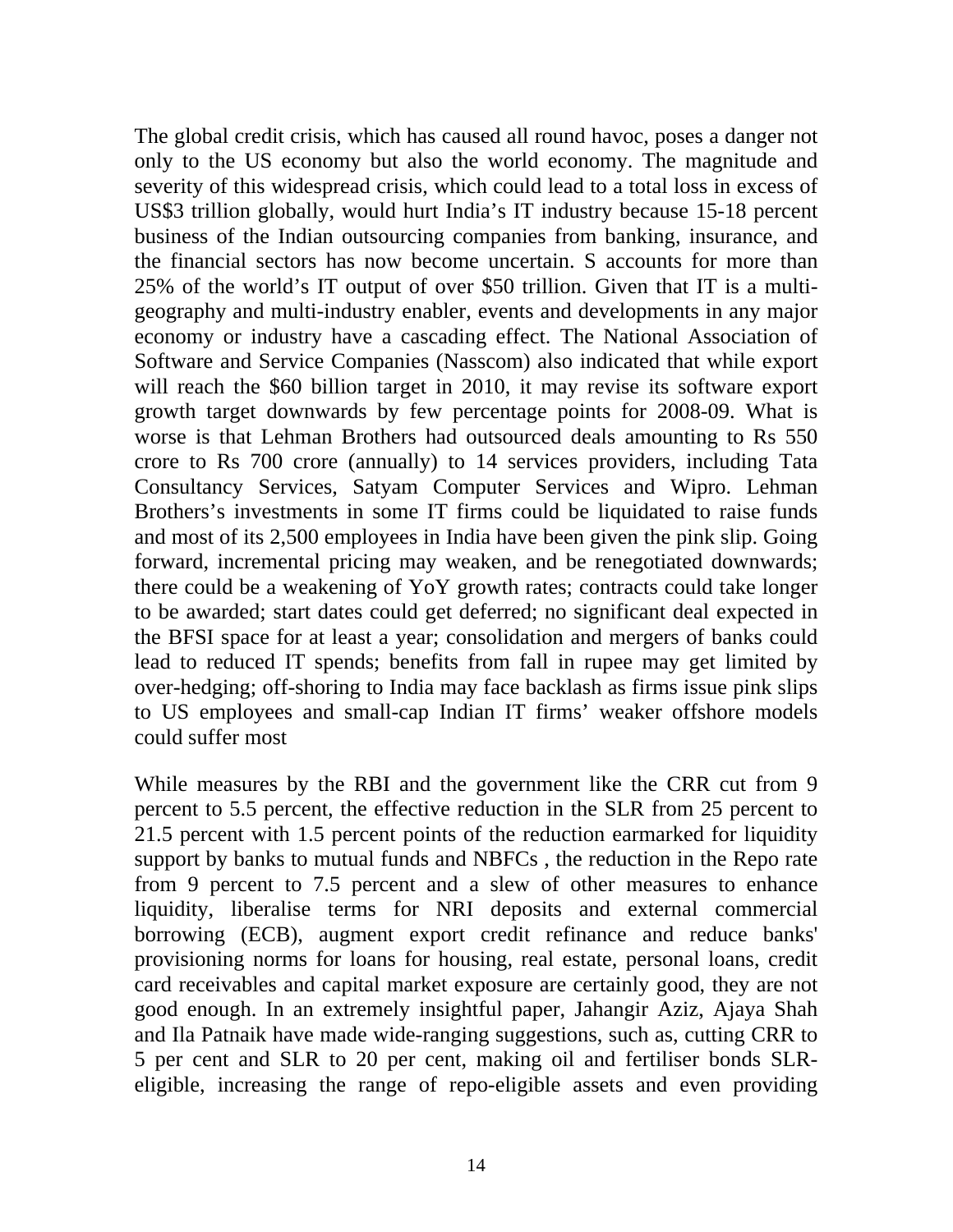insurance against counterparty risk in interbank transactions, setting up a weekly dollar-swap facility against rupee-denominated assets and investing part of the foreign exchange reserves in one-year deposits in foreign branches of Indian banks. While these suggestions may not find universal acceptance, there is no doubt that given the enormity of the crisis, innovative and 'out-ofbox' solutions need to be seriously considered to shore up the financial system

## **Policy Prescriptions to Tackle The Crisis On All Streets!**

- ¾ Juan Somavia, Director-General of the International Labour Organisation has correctly stressed **"**the current search for better financial regulation and a global surveillance mechanism of checks and balances is a welcome step. But we must reach beyond the financial system. *This is not simply a crisis on Wall Street; it is a crisis on all streets***".** Today's global economy needs creation of an effective multilateral agency, including a new global regulatory agency. Given the inherent limitations of unilateralism in a world of economic interdependence, support from a truly global polity with a focus on international cooperation is needed as the basis for a new global economic order. As the G-7 Summit stressed, what is needed is "a coherent framework that will direct our individual and collective policy steps to provide liquidity to markets, strengthen financial institutions, protect savers, and enforce investor protection".
- $\triangleright$  A sharper focus of financial firms on liquidity risk management and risk transmissions and check on credit derivatives.
- $\triangleright$  Greater international cooperation because of the inherent inconsistency of the 'decoupling theory' starkly reflected in the rapid spread of a bubble in Florida condos and California McMansions to monetary catastrophe in Iceland.
- $\triangleright$  A re-look at the instruments of Central Banks for emergency liquidity support and convergence by Central Banks to a set of best practices for system-wide liquidity management. Central banks must continue to work together during this period of market stress and take further steps in conformity with emerging need and requirements.
- $\triangleright$  Restricting the spread of dislocations to other markets and to repair banks' balance sheets through greater capital infusions into banks and recapitalization of institutions to boost confidence and avoid further undermining of credit channels.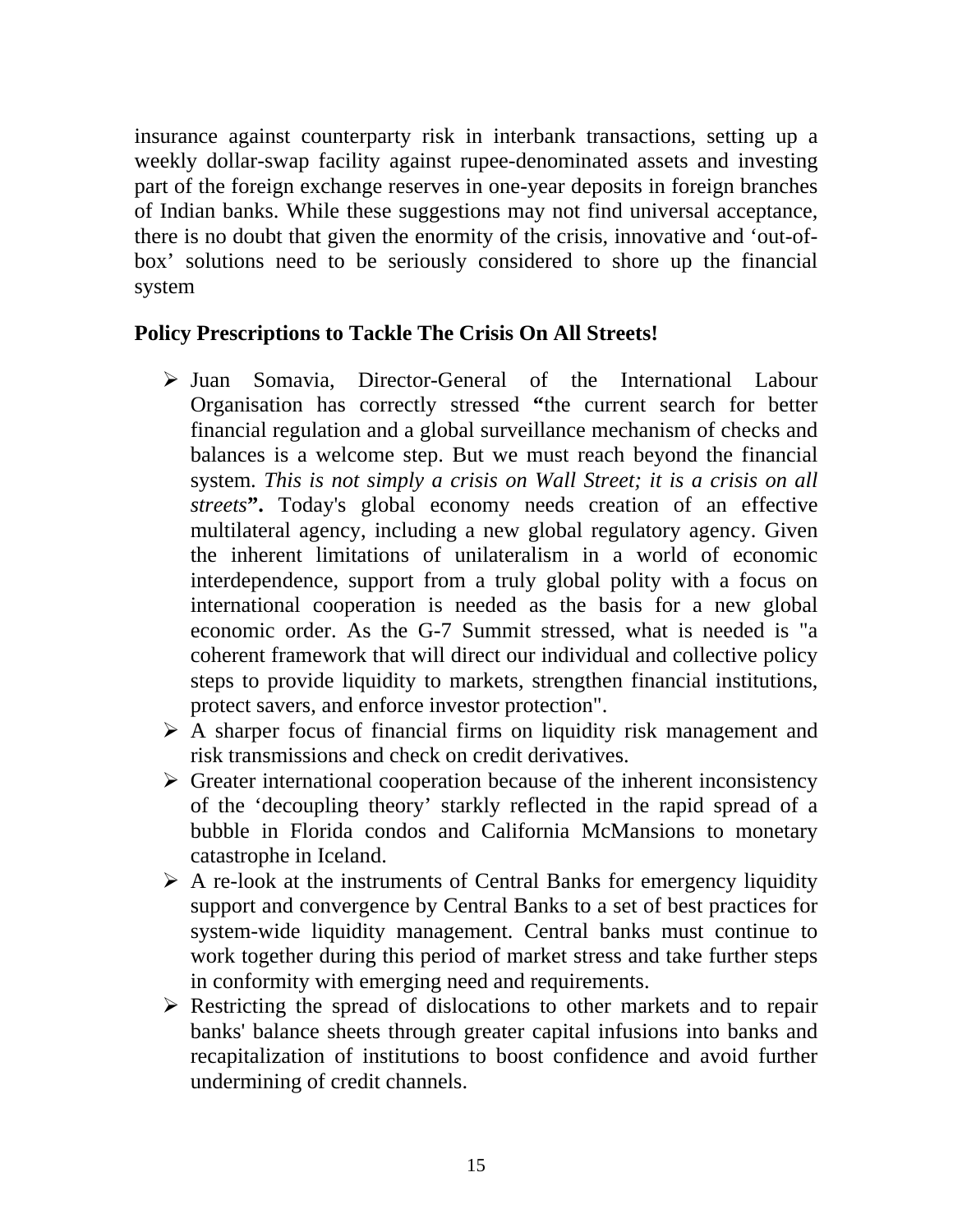- $\triangleright$  More rapid and informative disclosure of financial institutions to dispel doubts by timely and accurate aggregate information.
- $\triangleright$  Changes in the design of regulation of mortgage to prevent the recurrence of a supply overhang leading to a painful correction of housing prices.
- $\triangleright$  The traditional virtues of savings and thrift need to be encouraged and persons should be encouraged to cut their coat according to the cloth. There is a clear need to ensure greater care in decision making and not to undertake imprudent risk in the future. Banks and financial institutions should extend loans to households on the basis of the traditional canons of disposable income, security norms and repayment capacity and mortgage underwriting needs to be strictly regulated.
- $\triangleright$  Even in this era of sweeping globalization, the free play of unfettered market mechanism is fraught with great danger. The market on its own is not enough. Accordingly, the governments must play an important role in shaping the economic policies and the broader frame of reference. The Keynesian thesis of "pump-priming" continues to be relevant today and fiscal stimulus has an important part in the route back from the precipice. True the government in October enacted the largest ever supplementary demand for grants of Rs 237,286 crores, reflecting a record 33 per cent increase over budget estimates. The bulk of this money was accounted for by government pay increases, fertiliser subsidy, National Employment Guarantee Programme spending increases, oil bonds, fertiliser bonds and the farm loan waiver. Adding this 4.5 per cent of GDP supplementary to the budgeted fiscal deficit yields a true central fiscal deficit (including off budget items) of 7 per cent of GDP for 2008/9. A consolidated (Centre plus States) fiscal deficit of around 10 per cent of GDP still seems quite likely. Hence given the overarching fiscal stress, what is needed is not just larger but also smarter investment prioritized on national goals and on performance outcomes. Investments in infrastructure and technology in general and speedy implementation of various components of the National Highways Development Projects power projects and airport privatisation in non-metro cities will stimulate the economy in the short run and enhance growth in the long run.
- $\triangleright$  Banks must put in place a constellation of measures both on interest rates and liquidity to ward off the impending crisis. Towards this end, banks must ensure both the timeliness and reasonable pricing of credit, particularly to the SMEs and the housing sectors in India.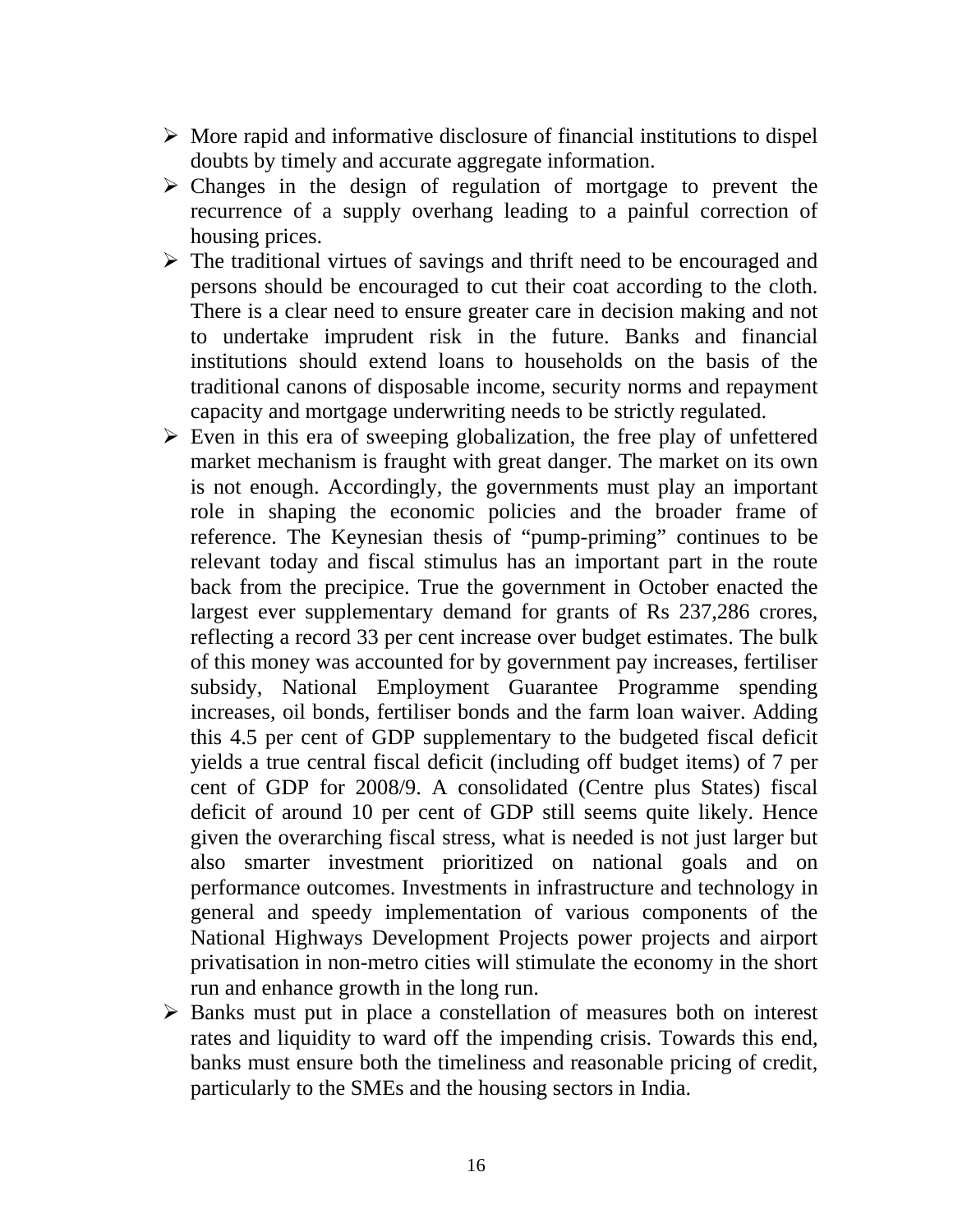- $\triangleright$  The global financial system has proved to be woefully inadequate, particularly in view of the manifest structural deficiencies in meeting the regulatory requirements of the present-day international financial system of the Bretton Woods architecture, which led to the establishment of the International Monetary Fund in 1945. The extraordinarily synchronized nature of the sub-prime crisis makes it necessary to launch the creation of a "global monitoring authority to promote global supervision" of cross-border investment, trade and banking with the fast-growing economies, such as, China, India and Brazil playing a far more important role in the new global financial architecture and ensuring that the results trickle down to the grassroots level*.* This is particularly important because as cogently argued by Juan Somavia, world unemployment could increase by 20 million by the end of next year, in the process surpassing the 200-million-mark for the first time. What lends urgency to the need to devise effective remedies is his finding that the poor, the deprived and the vulnerable will be affected much more severely than the better-off.
- $\triangleright$  While devising a new global financial system, we need a multi-pronged strategy to surmount this crisis. It is also important to draw lessons from the regulatory failure in the US and implement a transparent and effective framework in conformity with the growth and diversification of our economy and financial sector. Domestic reforms must be accompanied by prudential norms, efficient regulatory systems and healthy capital adequacy norms with a focus on prudent investments and quality lending. Since institutional resilience can effectively reduce the severity and duration of economic shocks and dislocations, there has to be an accent on institutional strengthening.

Despite the problem of 'moral hazard' (owners and employees should bear the costs of their mistakes; taxpayers getting a raw deal), setting the house of world finance must have overriding priority in view of the sheer magnitude of the crisis.A comprehensive programme along these lines is urgently needed to discernibly alter the ground realities. Half-hearted approaches, whether in life or in time of economic crisis are a recipe for disaster. In sum, the strategy of banking and financial institutions needs to be redefined to prevent recurrence of either such situations or the unhappy experience of UTI fiasco or Global Trust Bank by check on derivatives and other high-risk exposures, thrust on creditworthiness of borrower, robust risk management systems, prudence and regulations staying ahead of innovations. The writing on the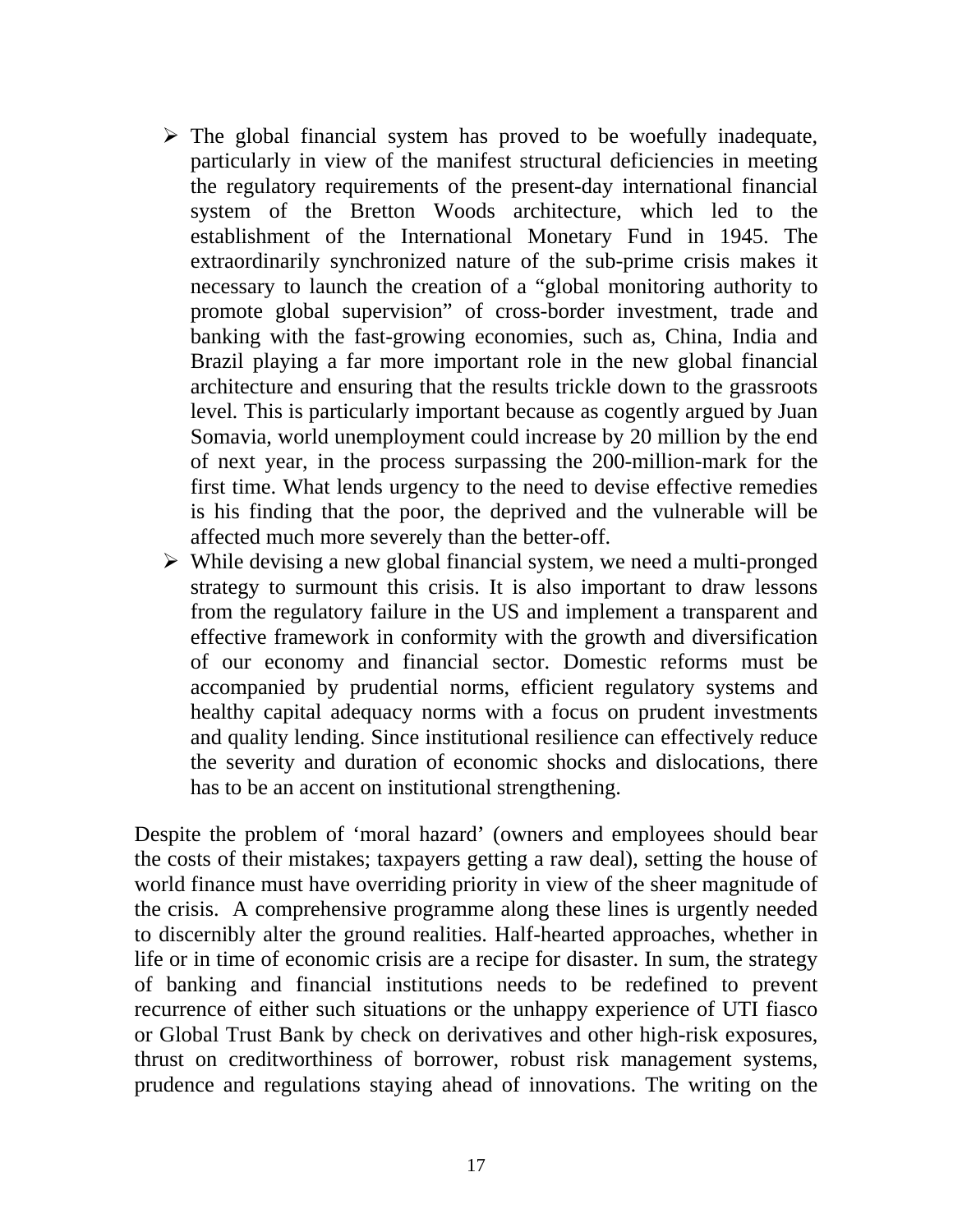wall is clear, the message of history unmistakable: the world needs new ways of thinking about finance and the risks it entails. For, as Albert Einstein cogently argued, "we need a substantially new manner of thinking if mankind is to survive". Indian banks and financial institutions can no longer afford to exist in cocoon or adopt an ostrich like attitude in the wake of the inexorable process of globalization. And the dangers of progressive across the board liberalization make it necessary not to be oblivious of safeguards while moving ahead with financial reforms and bringing in best practices in mapping the future of Indian banking.

### **References**

Akyuz, Y. 2001. "Reforming the Global Financial Architecture". UNCTAD, Geneva.

Aziz, Jahangir, Ila Patnaik and Shah, Ajay. 2008. "The current liquidity crunch in India:Diagnosis and policy response". The NIPFP-DEA Research Program on Capital Flows and their Consequences.

BCBS. 2004. The New Capital Accords, GIS, April.

Cornford, Andrew. "The Basel Committee's Proposal for Revised Capital Standards". G24 Discussion Paper Series, no. 3.

Cornford, Andrew. 2004. "Basel II; Vintage 2003", Journal of Financial Regulations and Compliance, (12 /1). February.

Cornford, Andrew. 2005. Basel II, The Revised Framework of June 2004, manuscript.

Cornford, Andrew. 2006. "International Convergence of Capital Measurement& Capital Standards; A Revised Framework Comprehensive Version" BCBS, BUS, Basel.

Cornford, Andrew. 2008 "Basel II at a Time of Financial Peril". TWN Global Economy Series. March

Eatwell, J and Taylor Lance.2000. "Global Finance at Risk: the Case for International Regulation". "The New Press, N.Y.

Elise, Luci. 2008. "The Housing Meltdown: Why Did It Happen In The US" BIS Working Papers No. 259. September.

Fischer, Stanley. "On the need for an international lender of last resort ". The Journal of Economic Perspective, 13(4), pp.85-104.

IMF. 2008. Global Financial Stability Report. April.

Rodrik, Doni. 1999. "Governing the Global Economy: Does one Architectural Style Fit All?". In The Brookings Institution Trade Policy Forum, Conference on Governing the Global Economy, Harvard University. April.